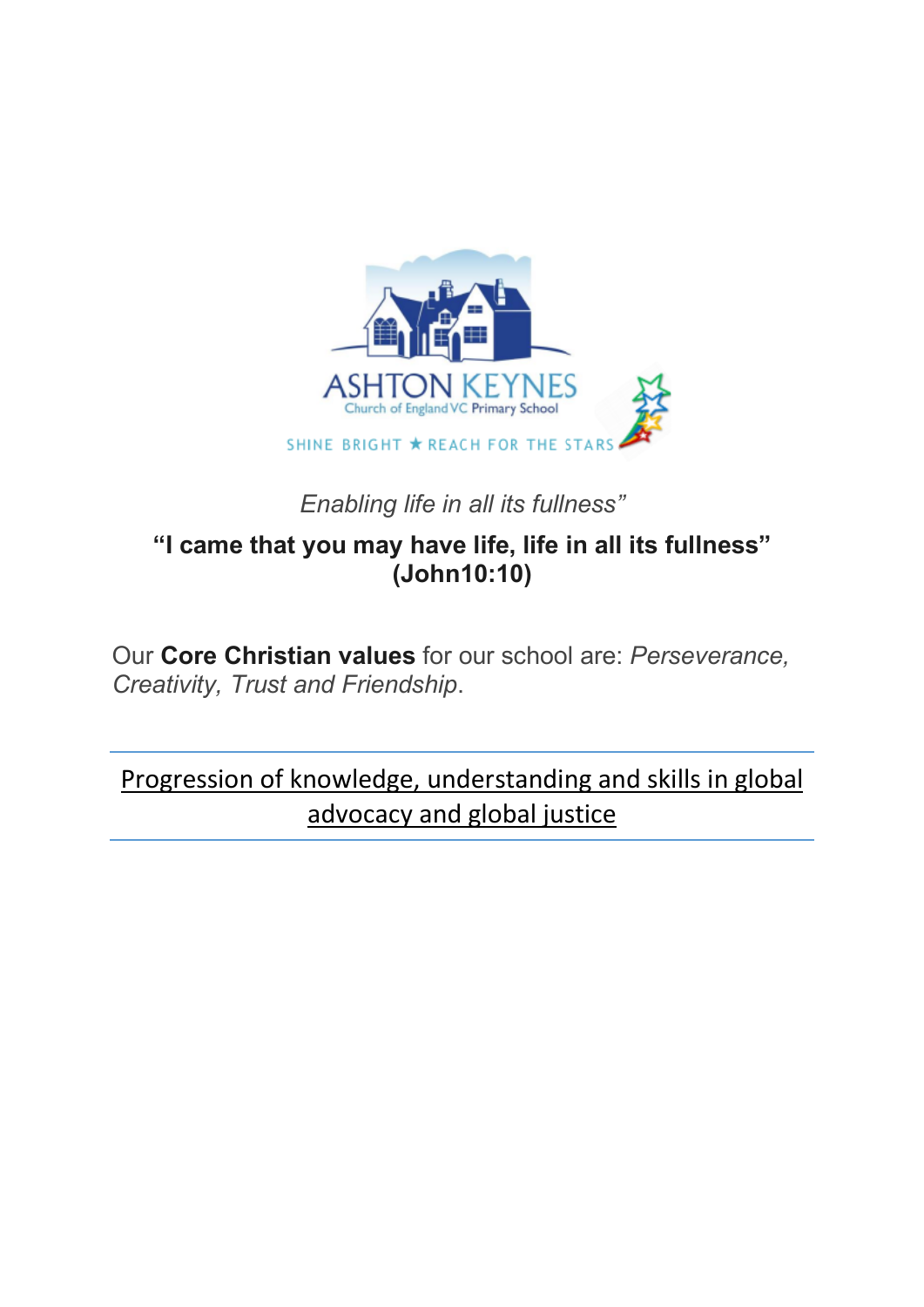

**FORD PROGRESSION OF KNOWLEDGE, understanding and skills in** 

global advocacy and global justice

| Progression of knowledge and understanding in global advocacy and global justice |                                                                                                   |                                                                                                                            |                                                                                                                                             |  |  |
|----------------------------------------------------------------------------------|---------------------------------------------------------------------------------------------------|----------------------------------------------------------------------------------------------------------------------------|---------------------------------------------------------------------------------------------------------------------------------------------|--|--|
|                                                                                  | <b>EYFS</b>                                                                                       | By the end of KS1                                                                                                          | By the end of KS2                                                                                                                           |  |  |
| Social<br>justice and<br>equality                                                | I can say what is fair and<br>unfair.                                                             | I know what fairness means.<br>I can give examples of what it can                                                          | I understand how fairness may not always<br>mean equal treatment.                                                                           |  |  |
|                                                                                  | I understand that<br>importance of caring and<br>sharing is important.                            | mean to be rich or poor where I<br>live and also in other parts of the<br>world.                                           | I can list some causes and effects of<br>poverty and inequality (including gender<br>inequalities) at local, national and global<br>levels. |  |  |
| Identity<br>and<br>diversity                                                     | I recognise that<br>everybody is unique and<br>special. I can tell you<br>what makes them special | I can find similarities and<br>differences between people where<br>I live and also in other parts of the<br>world.         | I can recognise the diversity of cultures<br>and societies within and beyond my own<br>experience.                                          |  |  |
|                                                                                  | and unique.<br>I can say how another                                                              | I can say what makes me me and<br>how I feel like I belong.                                                                | I can recognise the contributions of<br>different cultures to my life.                                                                      |  |  |
|                                                                                  | person is similar and<br>different to me                                                          |                                                                                                                            | I know what prejudice, racism and sexism<br>are and ways to combat these.                                                                   |  |  |
| Globalisati<br>on and<br>interdepen<br>dence                                     | With a teacher, I can<br>explore immediate and<br>local environment.                              | I can recognise similarities and<br>differences between places in<br>various parts of the world,<br>including own setting. | I can make global connections between<br>peoples and countries (e.g. through trade<br>and communications.                                   |  |  |
|                                                                                  | I can make simple links<br>with other places e.g. I<br>can say where a certain<br>food is grown.  | I can make links between where I<br>live and wider world.                                                                  | I can explore and understand how things I<br>do and others do in my local area can<br>impact people in other parts of the world.            |  |  |
| Sustainabl<br>e<br>developme                                                     | I understand that living<br>thing have needs. I can<br>tell an adult some of                      | I can recognise and talk about the<br>positive and negative impacts of<br>people's actions (including own                  | I can say how we are dependent on the<br>environment.                                                                                       |  |  |
| nt                                                                               | these needs.<br>I can talk about how to                                                           | personal choices) on others and<br>the environment.                                                                        | I know the basics of climate change<br>(causes and effects).                                                                                |  |  |
|                                                                                  | take care of the school,<br>school field and my<br>home.                                          | I know and can talk about how<br>people can damage or improve the<br>environment.                                          | I can talk about how we can live<br>environmentally-responsible lives.                                                                      |  |  |
|                                                                                  | I know that things change<br>with time.                                                           |                                                                                                                            | I can recognise global inequalities in our<br>ecological footprint                                                                          |  |  |
| Peace and<br>conflict                                                            | I know how my own<br>actions have<br>consequences.                                                | I can talk about things that cause<br>arguments and disagreements in<br>my life, classroom and household<br>levels.        | I know some causes and effects of conflict<br>at all levels from personal to global.                                                        |  |  |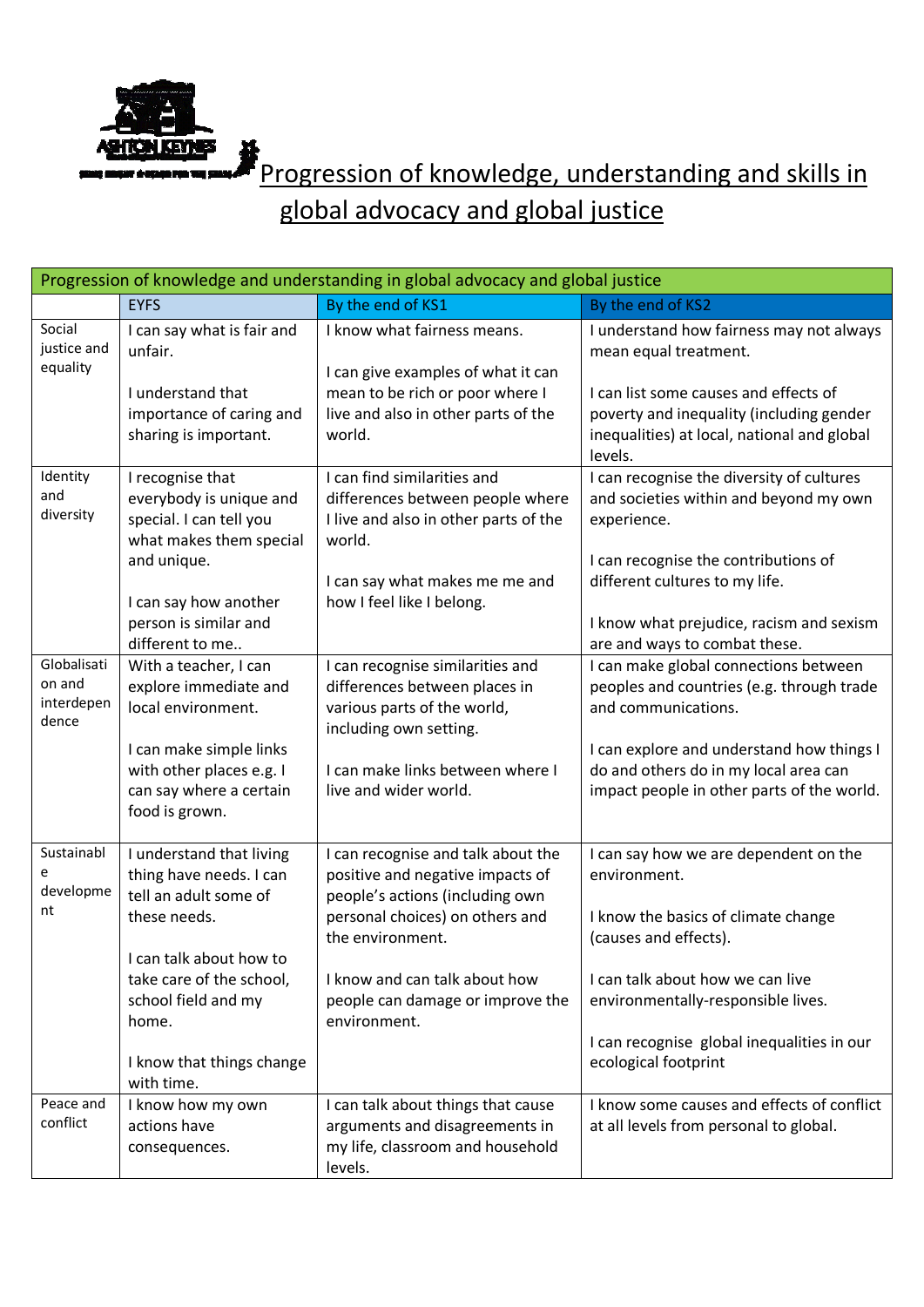|                   | I can use some basic ways<br>to avoid, manage and  | I can use some ways of avoiding,<br>managing and resolving conflict. | I know some strategies for managing,<br>resolving and preventing conflict,                                                                  |
|-------------------|----------------------------------------------------|----------------------------------------------------------------------|---------------------------------------------------------------------------------------------------------------------------------------------|
|                   | resolve conflict.                                  |                                                                      | including 'win-win' solutions.                                                                                                              |
|                   |                                                    |                                                                      | I know about and can talk about examples<br>of conflicts past and present in own<br>society and others.                                     |
| Human             | I can tell someone things                          | I know about the rights we have in                                   | I know what UN Convention on the Rights                                                                                                     |
| rights            | that people need for<br>living.                    | class and school.                                                    | of the Child.                                                                                                                               |
|                   |                                                    | I know the need to respect the<br>rights of others.                  | I can talk about some reasons why some<br>people have (and have had) their rights<br>denied.                                                |
|                   |                                                    | I know what some basic human                                         |                                                                                                                                             |
|                   |                                                    | rights are and how some people<br>have these denied.                 | I know about people who are responsible<br>for making sure those rights are being<br>met (e.g. teachers, local and national<br>government). |
| Power             | I can tell you the rules in                        | I can take part in making and                                        | I know and can explain the need for rules                                                                                                   |
| and               | class and school.                                  | changing rules in my own class /                                     | in own school and wider society and how                                                                                                     |
| governan          | I can talk about how rules                         | school.                                                              | people can take part in making and                                                                                                          |
| ce                | can help us.                                       |                                                                      | changing them.                                                                                                                              |
|                   |                                                    | I know what the government is.                                       | I know the basics of how own country and                                                                                                    |
|                   |                                                    |                                                                      | region is governed. I can talk about how<br>we elect politicians and what the role of                                                       |
|                   |                                                    |                                                                      | government is.                                                                                                                              |
|                   | <b>Global advocacy and global justice skills</b>   |                                                                      |                                                                                                                                             |
|                   | <b>EYFS</b>                                        | KS1                                                                  | KS <sub>2</sub>                                                                                                                             |
|                   |                                                    |                                                                      |                                                                                                                                             |
| Critical and      |                                                    |                                                                      |                                                                                                                                             |
| creative          | I can ask questions.<br>When asked by an adult I   | I can ask relevant questions.<br>I can consider merits of different  | I can begin to identify bias and opinion.<br>I can give evidence for an argument,                                                           |
| thinking          | can suggest a way to                               | people's ideas and views.                                            | assess different viewpoints and present                                                                                                     |
|                   | solve a problem.                                   | I can use different methods/ways                                     | counter-arguments.                                                                                                                          |
|                   | I can wonder about ideas                           | to solve problems.                                                   | I can imagine alternative possibilities and                                                                                                 |
|                   | and tell people what I                             |                                                                      | suggest new ideas to solve problems                                                                                                         |
|                   | think.                                             |                                                                      |                                                                                                                                             |
| Empathy           | I can show sensitivity to<br>people's feelings and | I can show awareness of, and<br>concern for, people's feelings.      | I can adapt behaviour to take into account<br>feelings of others.                                                                           |
|                   | needs.                                             | I can show interest in, and concern                                  | I can empathise with people in local and                                                                                                    |
|                   |                                                    | for, others outside immediate                                        | more distant contexts.                                                                                                                      |
|                   |                                                    | circle and in contexts different to                                  | I can understand impacts of prejudice and                                                                                                   |
|                   |                                                    | own.                                                                 | discrimination.                                                                                                                             |
| Self-             | I can recognise, name and                          | I can recognise effects of my own                                    | I can identify connections between                                                                                                          |
| advocacy          | deal with feelings in a                            | behaviour on others and use this to                                  | personal decisions and issues affecting                                                                                                     |
| and<br>reflection | positive way.                                      | help make me make better choices.                                    | people locally and globally.                                                                                                                |
|                   | I know that things I do                            | I can identify matters that are                                      | I can explore reasons for negative feelings                                                                                                 |
|                   | can help or hurt others.                           | important to myself and others.                                      | towards others and in new or difficult                                                                                                      |
|                   | I can tell you how<br>someone is feeling (e.g.     | I can learn from mistakes and use<br>feedback.                       | situations.                                                                                                                                 |